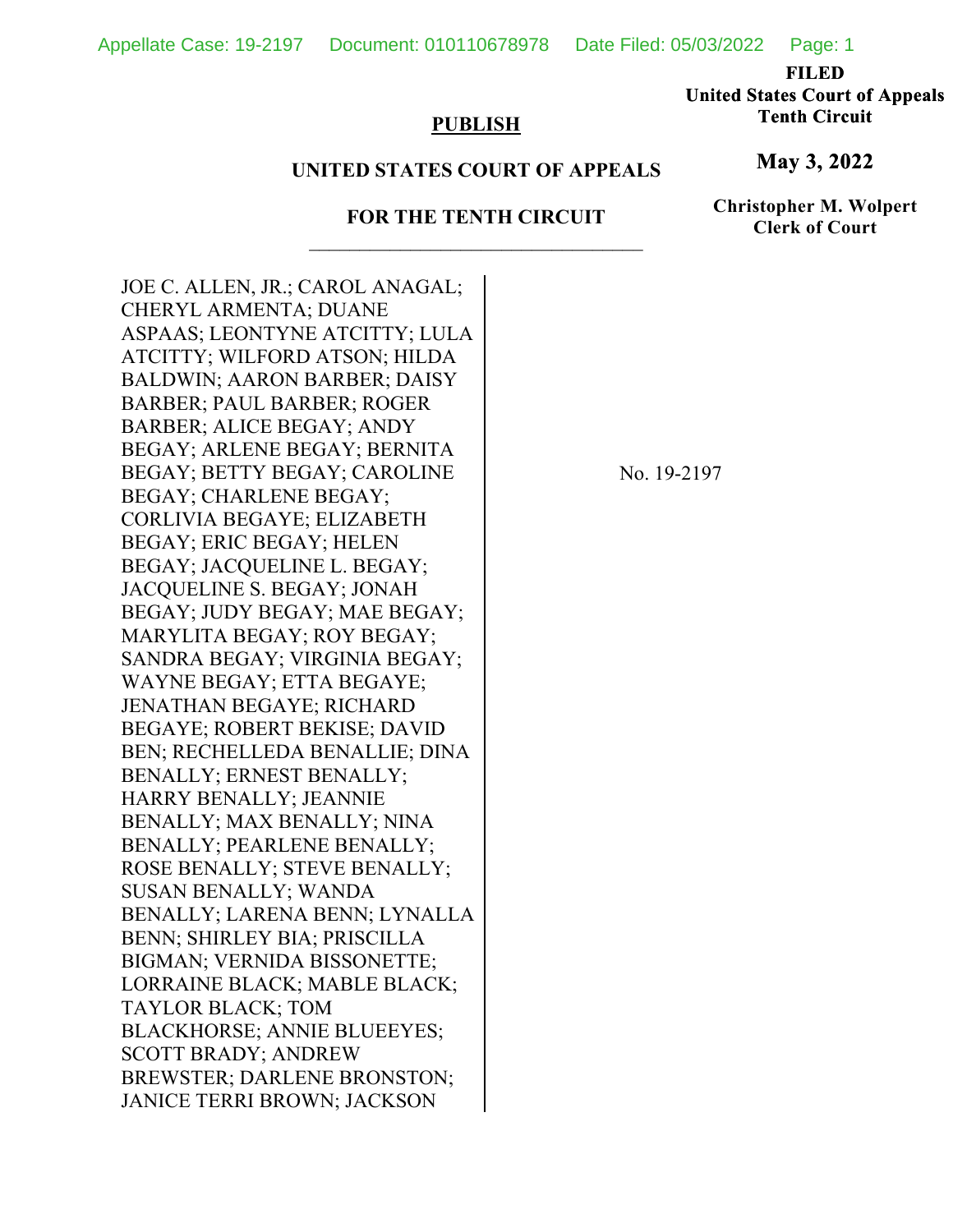BUNNY, JR.; ALBERT BYLILLY; HARRISON CATTLEMAN, JR.; SAMMY CHARLEY; WILMA CHARLEY; DARRELL CLAH; BENJAMIN CLARK; MARY CLARK; TONI CLAW; LAHOMA CLY; STELLA CLY; DORIS COOLIDGE; JIMMIE COOLIDGE; WILBERT COWBOY, JR.; ALFRED CURLEY; DON CURLEY, JR.; MELVIN CURLEY; MARTHA CURTIS; RACHEL DEE; DAVIDSON DEVORE; LUCY DICK; MARLENE DOBEY; ELTON DODGE; SUSIE DODGE; TOMMY DRAPER; BESSIE DUNCAN; CECIL DUNCAN; THURSTON EDDIE; HERMAN ENOAH; MARY ENOAH; VERNESE ESPLAIN; ALLEN E. ETSITTY; BERTHA A. ETSITTY; HURON ETSITTY; RENA FASTHORSE; JANICE FRANK; SARAH FRANK; GENE FRED; KEE DAN; LOREN GARNANEZ; SHALINA GRANDSON; JAMES GRANT; CRYSTAL GREY; REYVETTE GREY; SHAWNA HAMM; JULIE HARRISON; MARGARET HARRISON; HUBERT HARWOOD; EMERSON HATATHLEY; LORETTA HATATHLEY; ANITA HAYES; PERRY HAYES; ROBERT HAYES; ROBIN HAYES; WALLACE HAYES; LOUISE HENDERSON; ANNIE HENRY; ELSIE HENRY; FREDDIE HOBSON; JOANNE HOLLIDAY; TOM HORSE; DAISY HOUSER; HELEN HOWARD; HERMAN HUNT; IRITA JAMES; EDDIE JAY; GARRY JAY; MARY JAY; CHARLEY JIM; DANIEL JIM; DARRELL JIM; FANNIE MARIE JIM; GENEVA JIM; JONAH JIM; KYLE JIM; NORMAN JIM, SR.; SHEILA JIM; VIRGINA JIM; ELSIE JOE; LITA JOE; FRANK JOHN, JR.; HERMAN JOHN; HARRISON JOHNSON; JESSIE JOHNSON; ANNE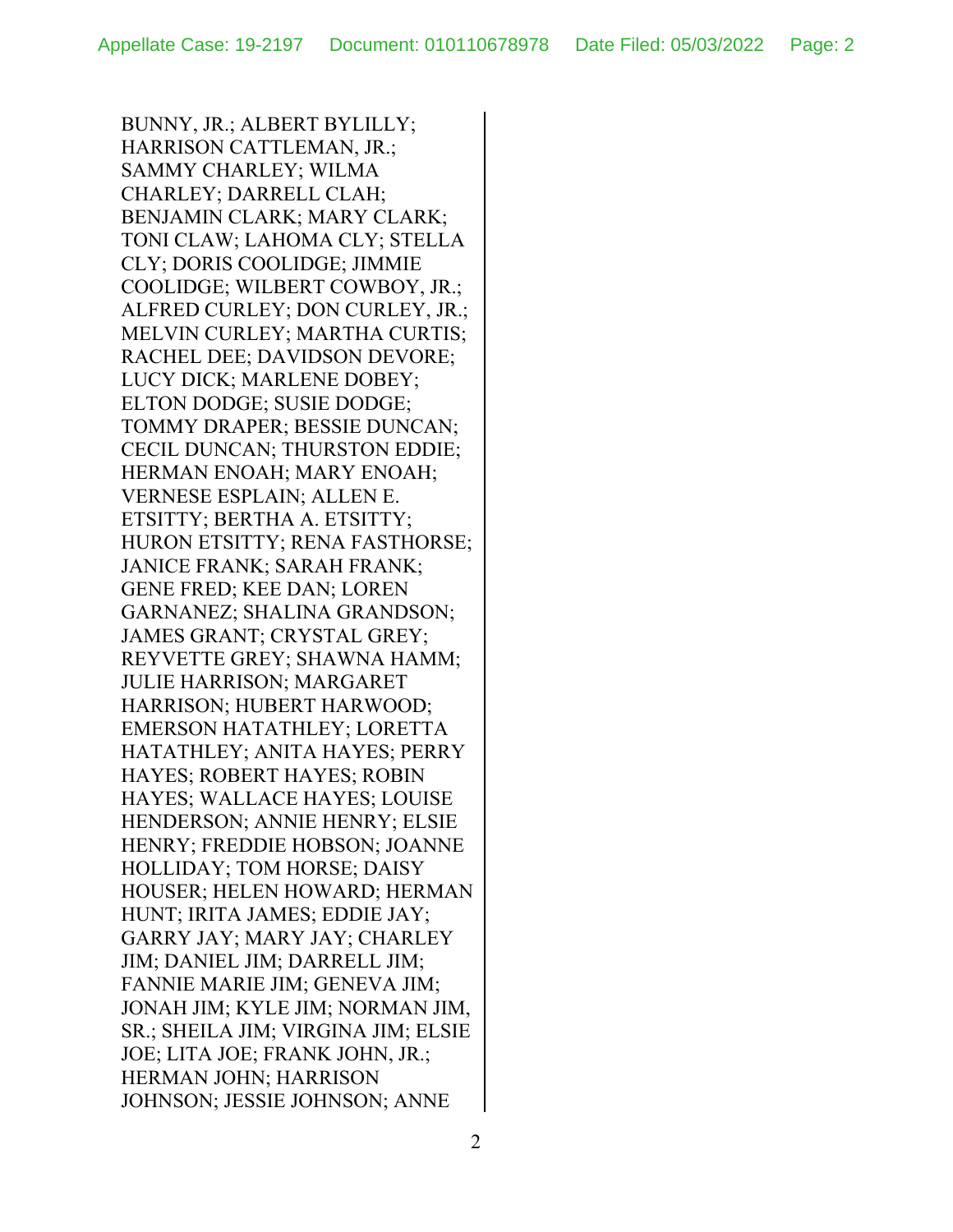JOHNSON; JEAN JONES; LENA J. JONES; RAYMOND JONES; RENITA T. JONES; THERON JONES; WESLEY JONES; DARREN KEE; JUANITA KEE; MAX KELLYWOOD, SR.; FRANCINE KIEFERT; FLORENCE B. KING; MARLENA KING; TERRI LAMEMAN-AUSTIN; GLORIA LANE; HARRY LANE; ADA LANSING; JOHN LANSING; ALBERT H. LEE; EMERSON LEE; EVELYN M. LEE; LEONARD LEE, SR.; MARIE LEE; MICHELLE A. LEE; ROSELYN LEE; MICHAEL N. LITTLE; ROWENA LITTLEHAT; IRENE LIVINGSTON; CARMELITA LOWE; CYNTHIA MADISON; MARY ANN MANYGOAT; ESTHER MARK; MAE MARTIN; GERALD MARYBOY; JAMES MASON; BEVERLY MAXWELL; WALLACE MCGILBERT; ROSINA T. MERRITT; SHERRELL G. MESA; RON MILLER; EMMA MITCHELL; LAURA M. MITCHELL; LUCY B. MITCHELL; SYLVIA MITCHELL; MARLIYN MUSTACHE; ANTHONY NABAHE; BETTY JONES NAKAI; HARRY S. NAKAI; JIMMY NAKAI; BYRON NELSON; PAULINE D. NELSON; RUBY NELSON; TONITA NELSON; RUTH NEZ; ANNIE OLDMAN; RAYMOND OLDMAN; BESSIE S. PELT; HARRY PESHLAKAI, SR.; THOMAS PETE; RAYMOND PETTIGREW; CHARLES PHILLIPS; CHARLES D. PHILLIPS; DOROTHY PHILLIPS; MARY J. PHILLIPS; VERNON PHILLIPS; WILSON PHILLIPS; SHANDIE PIOCHE; SARAH POLICE; ESTHER REDDOOR; ELLA REDHOUSE; LUCY RENTZ; PHILLIP RENTZ; NELSON ROCKWELL; PERFINA ROCKWELL; RONNIE ROSS; LARRY B. SAM; BOBBY SANDOVAL;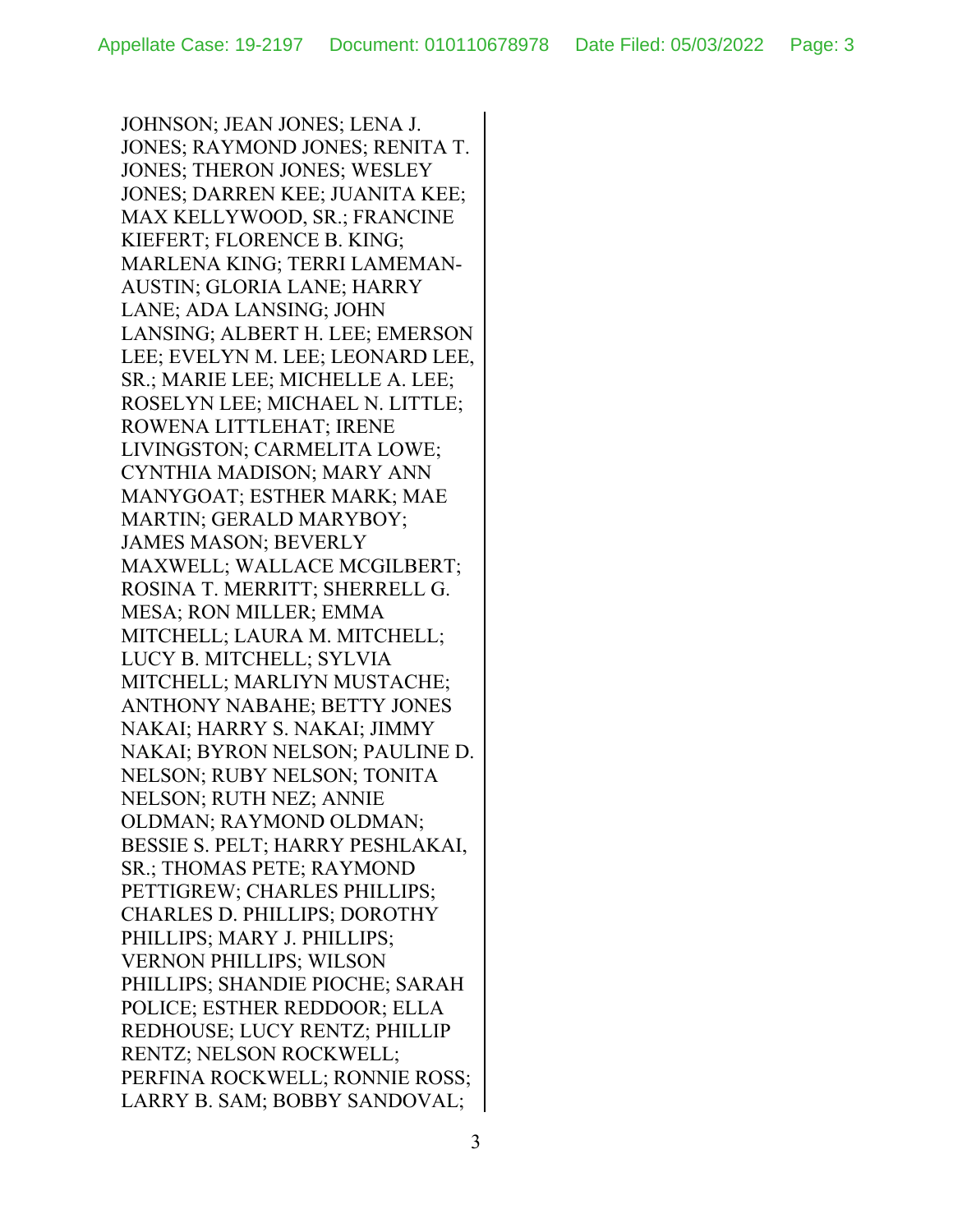LULA SANDOVAL; SUSIE SCOTT; RAYMOND G. SELLS; ROGER SHAGGY; ROGER SHERMAN; BESSIE SHORTHAIR; DAVID SHORTHAIR; WADE SHORTHAIR; CELESTE SILAS; ELLA SILAS; MARILYN SILAS; RUBY B. SILAS; CHRISTINA SILENTMAN; JAMES SIMPSON; ROGER L. SIMPSON; GEORGE L. SISCO, JR.; SARAH SLOWMAN; ERIC SMALLCANYON; TEDDY SMALLCANYON; ROSE ANN TANNER; BESSIE TESSWOOD; THE ESTATE OF LEON JONES; THE ESTATE OF ROSE MERRITT; THE ESTATE OF WAYNE SALTWATER; DORA TODACHEENE; JERRY TODACHEENE; LEWIS TODACHEENE; CHARLIE N. TODACHEENIE; HERBERT TODACHENNIE; IRENE TODACHENNIE; BERNADINE TODECHENE; VINCENT TODECHENE; DOROTHY TODECHINE; FLORA TODECHINE; ROSELYN TOLEDO; HELEN TOM; SARAH A. TONY BENALLY; MARY TSO; IVAN TYLER; THOMAS T. TYLER; PHYLLIS VALDEZ; ANNA VIGIL; CECILIA WALLACE; JOHNSON WASHBURN, JR.; JOHNSON WASHBURN, SR.; ROSELYN WATCHMAN; CLARENCE D. WESTON; CORNELIA WESTON; DELLA WESTON; HAROLD WILLIAMS; LENORA WILLIAMS; HERBERT WILLIE; LENA WILLIE; RAYMOND G. WILLIE; ESTHER A. YANITO; ALICE D. YAZZIE; CALVIN YAZZIE; EARL D. YAZZIE; IRVIN YAZZIE; JAY YAZZIE; LORENZO YAZZIE; MARIE YAZZIE; SUSIE YAZZIE; LAURENCE BEKISE; TIMOTHY BEN,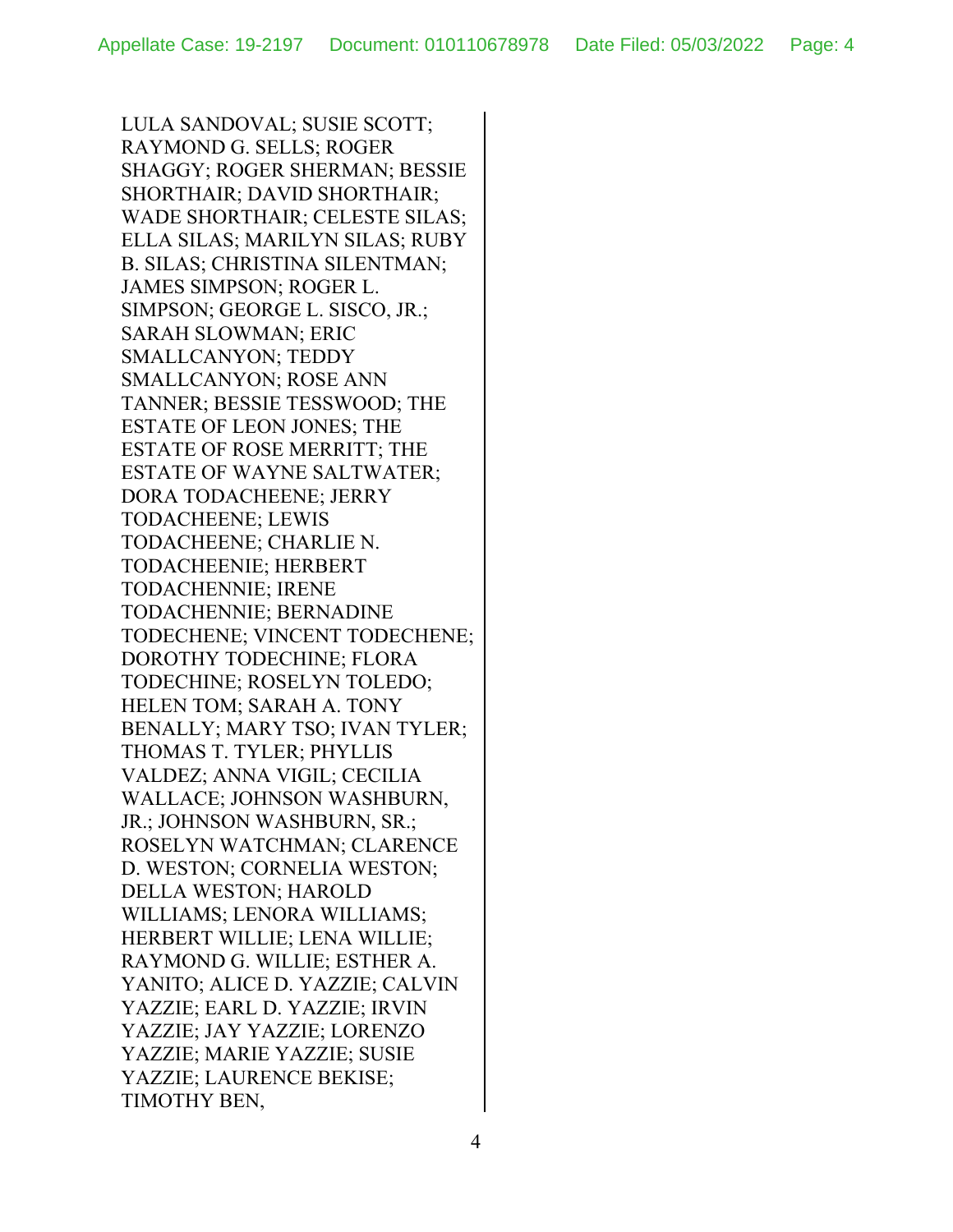Plaintiffs - Appellees,

v.

ENVIRONMENTAL RESTORATION, LLC,

Defendant - Appellant,

and

GOLD KING MINES CORPORATION; KINROSS GOLD CORP.; KINROSS GOLD USA, INC.; UNITED STATES OF AMERICA; UNITED STATES ENVIRONMENTAL PROTECTION AGENCY; SUNNYSIDE GOLD CORPORATION; WESTON SOLUTIONS, INC.,

Defendants.

---------------------------------------

SUNNYSIDE GOLD CORPORATION,

Amicus - Curiae.

**Appeal from the United States District Court for the District of New Mexico (D.C. No. 1:18-CV-00744-WJ-KK)**

\_\_\_\_\_\_\_\_\_\_\_\_\_\_\_\_\_\_\_\_\_\_\_\_\_\_\_\_\_\_\_\_\_

Rory S. Miller, Glaser Weil Fink Howard Avchen & Shapiro LLP (Terry D. Avchen and Peter C. Sheridan, with him on the brief), Los Angeles, California, for Defendant-Appellant Environmental Restoration, LLC.

Kate Ferlic, Egolf + Ferlic + Martinez + Harwood (Kristina Martinez and Mark Cox, with her on the brief), Santa Fe, New Mexico, for Plaintiffs-Appellees Joe C. Allen, et al.

 $\mathcal{L}_\text{max}$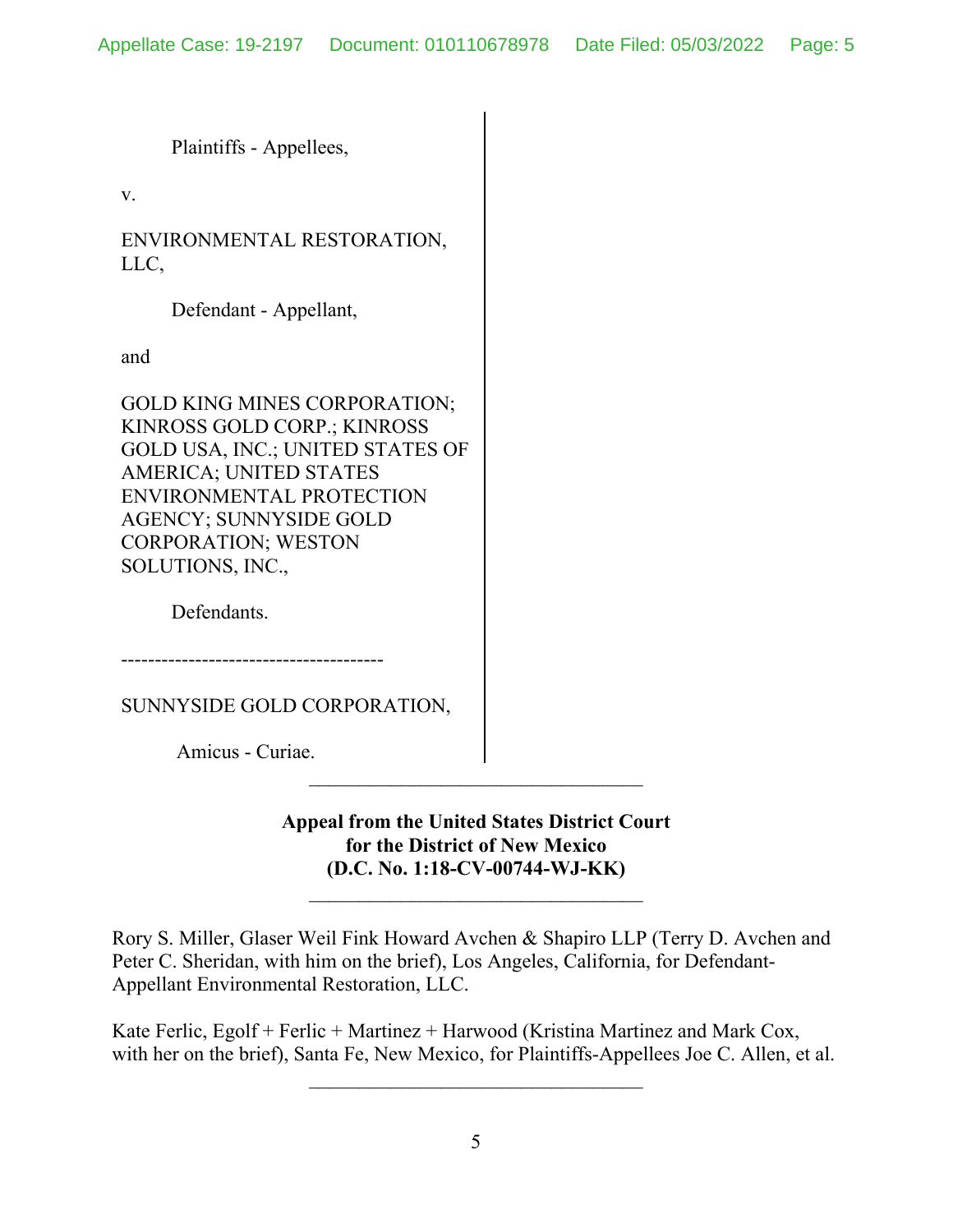Before **McHUGH**, Circuit Judge, **LUCERO**, Senior Circuit Judge, and **CARSON**, Circuit Judge.

**CARSON**, Circuit Judge.

When Congress passed the Clean Water Act ("CWA"), 33 U.S.C. §§ 1251– 1389, it established an all-encompassing program of water pollution regulation. The CWA preserved certain state law actions, but it set forth a detailed regulatory system—so carefully prescribed that a court must apply the point source state's substantive law to these state law claims, no matter the forum. The Supreme Court made that much clear over a quarter century ago. But today we confront what statute of limitations controls such state law claims—the forum state, the point source state, or federal. Just as the forum state must apply the point source state's substantive law, today we hold it also must apply the point source state's statute of limitations. We exercise jurisdiction under 28 U.S.C. § 1292(b) and reverse.

I.

During excavation of an inactive gold mine in southwestern Colorado, a blowout caused the release of at least three million gallons of contaminated water into Cement Creek. The water from Cement Creek flows into the Animas and San Juan Rivers, which continue into New Mexico. The United States Environmental Protection Agency ("EPA") has conceded its responsibility for the spill and its impacts. The State of New Mexico, the Navajo Nation, and the State of Utah separately filed civil actions, under the CWA, in New Mexico and Utah against the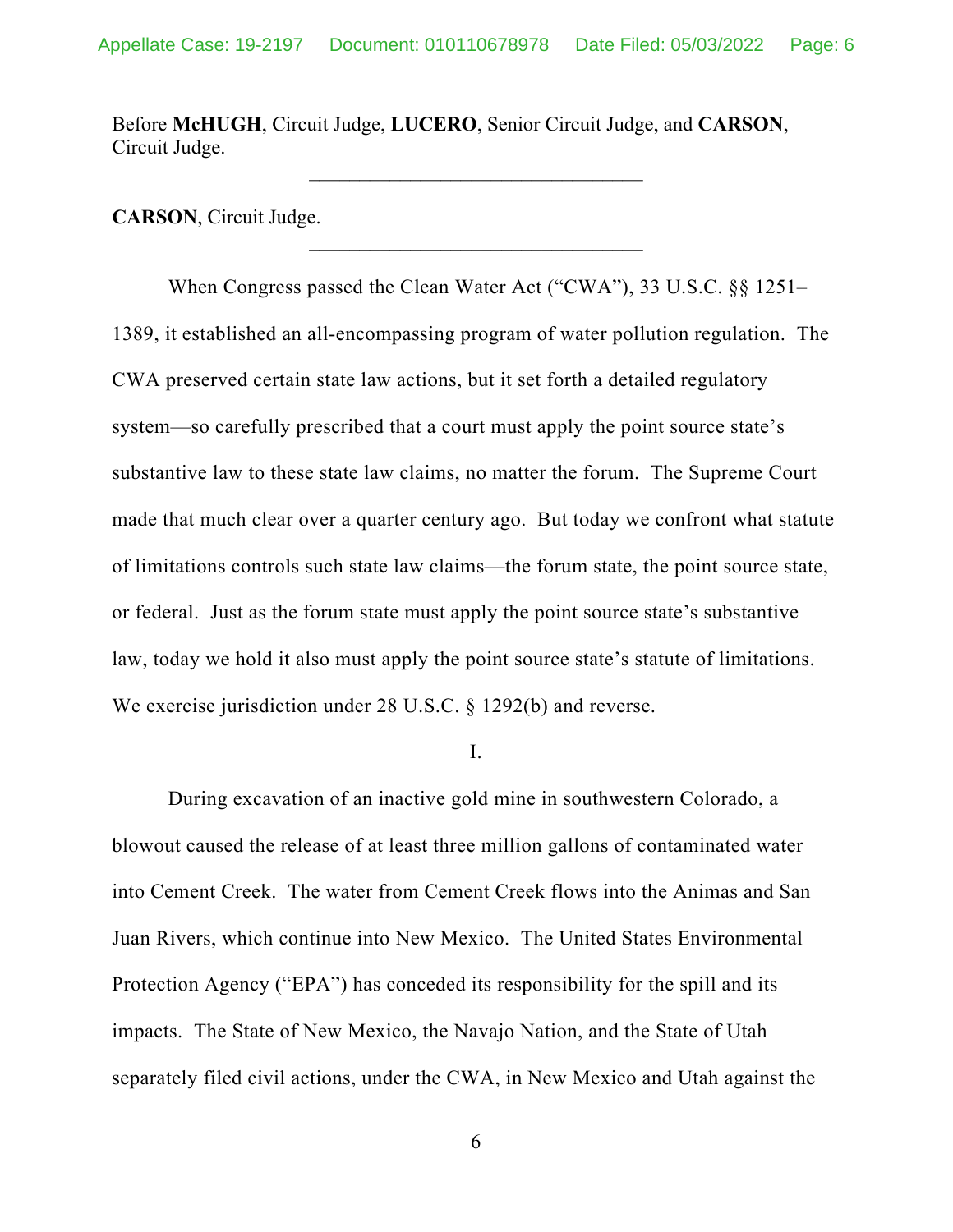owners of the mine, the EPA, and the EPA's contractors. Defendant Environmental Restoration, LLC moved to transfer the Utah case to the District of New Mexico for coordinated or consolidated pretrial proceedings. The United States Judicial Panel on Multidistrict Litigation granted the motion and centralized proceedings in the District of New Mexico. Later, the Allen Plaintiffs—individuals who farm land or raise livestock along the Animas River or San Juan River—filed a complaint in the District of New Mexico that included state law claims of negligence, negligence per se, and gross negligence. The district court consolidated the Allen Plaintiffs' suit, including the state law claims, into the Multidistrict Litigation.

Defendant Environmental Restoration, LLC moved to dismiss the Allen Plaintiffs' Complaint pursuant to Federal Rule of Civil Procedure 12(b)(6), arguing that the Allen Plaintiffs did not file their complaint within Colorado's two-year statute of limitations and therefore they failed to state a claim. The Allen Plaintiffs responded that they timely filed under New Mexico's three-year statute of limitations. The district court denied the motion to dismiss, reasoning that New Mexico's three-year statute of limitations applied to the Allen Plaintiffs' state-law claims. The district court certified the issue for interlocutory appeal. We granted Defendant's Petition for Permission to Appeal.

## II.

Despite the CWA's "pervasive regulation" and "the fact that the control of interstate pollution is primarily a matter of federal law," the CWA specifically preserves certain state actions. Int'l Paper Co. v. Ouellette, 479 U.S. 481, 492, 497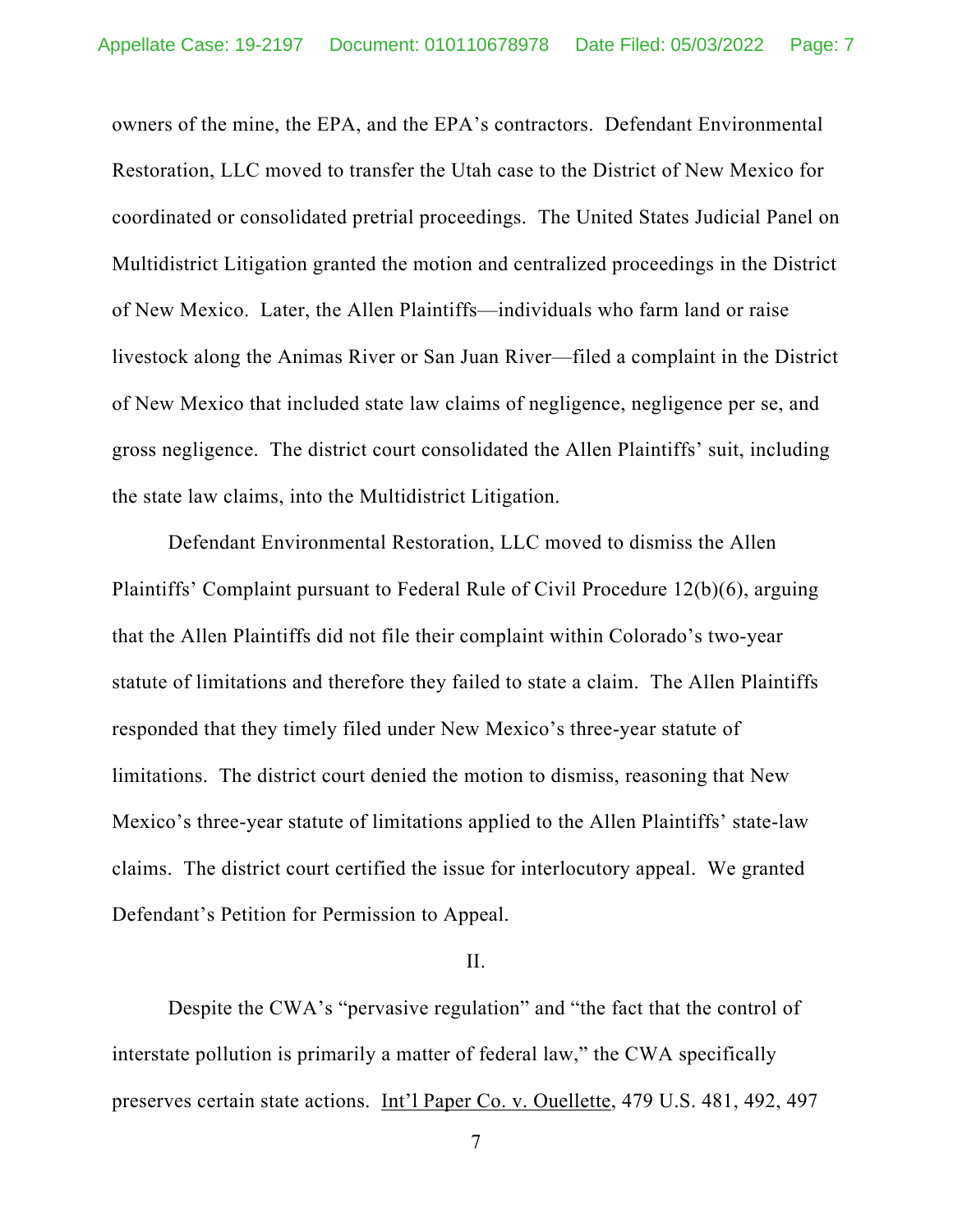(1987); 33 U.S.C. § 1365(e) ("Nothing in this section shall restrict any right which any person . . . may have under any statute or common law to seek enforcement of any effluent standard or limitation or to seek any other relief"). International Paper made clear that point source state substantive law applies to such state actions. Id. at 497. But the Allen Plaintiffs contend that the Supreme Court's holding in International Paper does not extend to procedural law, such as the application of a statute of limitations. On appeal, Defendant argues that Congress's intent in passing the CWA, along with relevant Supreme Court precedent, mandates that Colorado's two-year statute of limitations applies to the Allen Plaintiffs' state law claims. The Allen Plaintiffs, however, contend that nothing in the CWA or the Supreme Court's precedent changes the general rule that the forum state's statute of the limitations applies. Alternatively, the Allen Plaintiffs assert that if the CWA caused preemption of the forum state's statute of limitations, we should apply the federal, five-year "catch-all" statute of limitations in 28 U.S.C. § 2462. We review whether a district court properly applied a statute of limitations de novo. Brady v. UBS Fin. Servs., Inc., 538 F.3d 1319, 1323 (10th Cir. 2008) (citations omitted). And we conclude that the district court did not here because both the CWA and the Supreme Court's interpretation of the CWA compel a district court to apply the point source state's statute of limitations to state law claims preserved under the CWA.

Generally, a "federal court hearing a diversity action applies the statute of limitations which would be applied by a court of the forum state, . . . even when the action is brought under the law of a different state." Dow Chem. Corp. v. Weevil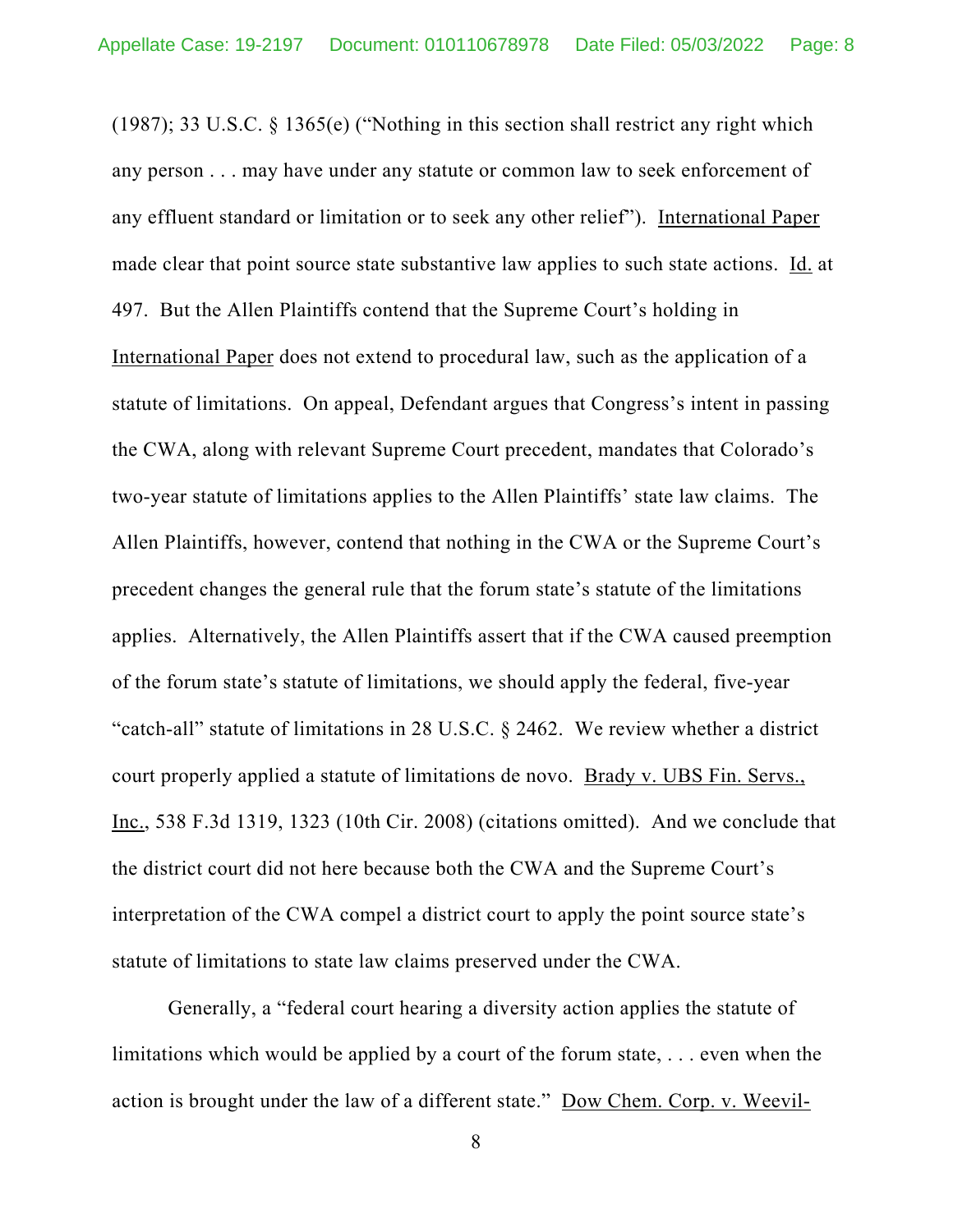Cide Co., Inc., 897 F.2d 481, 483–84 (10th Cir. 1990) (internal citation omitted). But Congress has the power to preempt state statutes of limitation. Cf. CTS Corp. v. Waldburger, 573 U.S. 1, 4 (2014) (stating that the discovery rule in a federal statute preempted a state statute of limitations in conflict with the federal statute's terms). So here, we must determine whether the CWA modifies our general proposition.

Congress adopted comprehensive amendments to the CWA in 1972. See Int'l Paper, 479 U.S. at 488. And Congress intended those amendments to "establish an all-encompassing program of water pollution regulation." Milwaukee v. Illinois, 451 U.S. 304, 318 (1981). The CWA "makes it clear that affected States"—those that share an interstate waterway with the point source states—"occupy a subordinate position to source States in the federal regulatory program." Int'l Paper, 479 U.S. at 491. Congress did not intend to undermine their "carefully drawn statute through a general saving clause." Id. at 494. Thus, "the preemptive scope of the CWA necessarily includes *all* laws that are inconsistent with the 'full purposes and objectives of Congress.'" Id. at 499 n.20 (quoting Hillsborough Cnty. v. Automated Med. Lab'ys., 471 U.S. 707, 713 (1985)). The Supreme Court did not limit its language.<sup>1</sup> "All" means all.

<sup>&</sup>lt;sup>1</sup> The Allen Plaintiffs contend that International Paper's holding applies only to "common law" and that statutes of limitations are set by statute—not common law. The Supreme Court's use of the phrase "common law" throughout International Paper makes sense in context. In International Paper, the Court addressed whether the CWA preempted a common law nuisance suit filed in an affected state, much like the Allen Plaintiffs' claim. 479 U.S. at 483. Besides common law claims, the savings clause also preserves certain statutory claims—none of which were at issue in International Paper. Given the posture of the case, we are unsurprised with the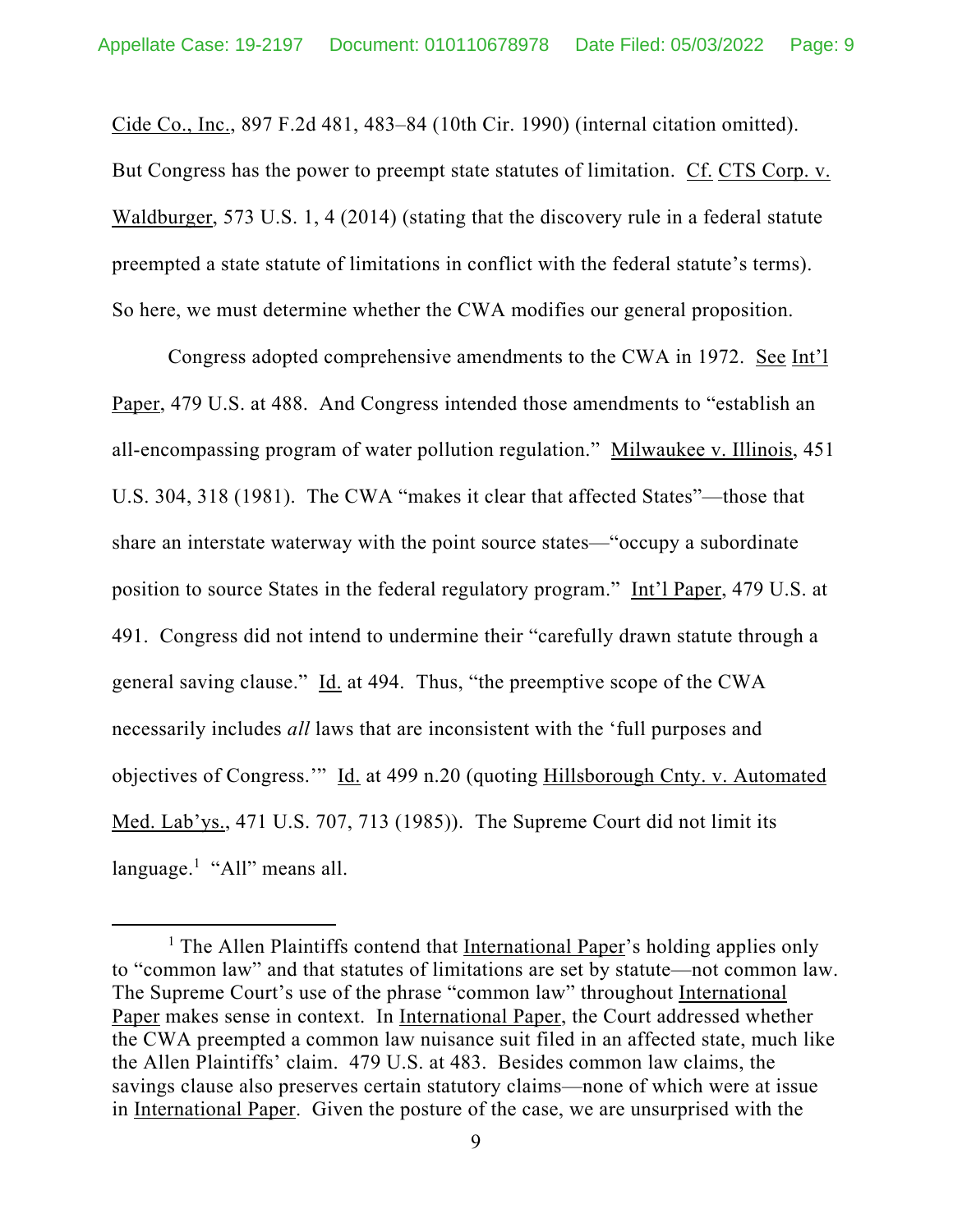Here, application of the forum state's statute of limitations is inconsistent with Congress's full purposes and objectives in passing the CWA—one being efficiency, predictability, and certainty in determining liability for discharging pollutants into an interstate body of water. Id. at 496–97. The Allen Plaintiffs seek to limit International Paper to a court's application of substantive law. True, in International Paper, the Supreme Court addressed an issue of substantive law. But the Court's analysis applies equally to the application of *all* law—including procedural—that is inconsistent with Congress's full purposes and objectives. See supra note 1. And applying a forum state's statute of limitations would do just that. Congress's goals in passing the CWA—uniformity, efficiency, certainty, and predictability—suggest that a single statute of limitations should govern all state law claims emanating from a single water-polluting event. See Cantrell v. Int'l Bhd. of Elec. Workers, Loc. 2021, 32 F.3d 465, 467 (10th Cir. 1994) (recognizing the need for uniformity in statutes of limitation for one claim); see also Owens v. Okure, 488 U.S. 235, 240 (1989) (noting predictability as a "primary goal" of statutes of limitation). Allowing different state statutes of limitation to apply "would only exacerbate the vagueness and resulting uncertainty" Congress sought to avoid. Int'l Paper, 479 U.S. at 496. Consistency and predictability in this context involve far more than just the substantive issue of differing standards of effluent control. A comprehensive regulatory scheme is no

Court's usage of the phrase "common law" throughout the opinion. But the Court did not limit or qualify its statement that *all* laws inconsistent with the full purposes and objectives of Congress to common law claims only. Id. at 499 n.20.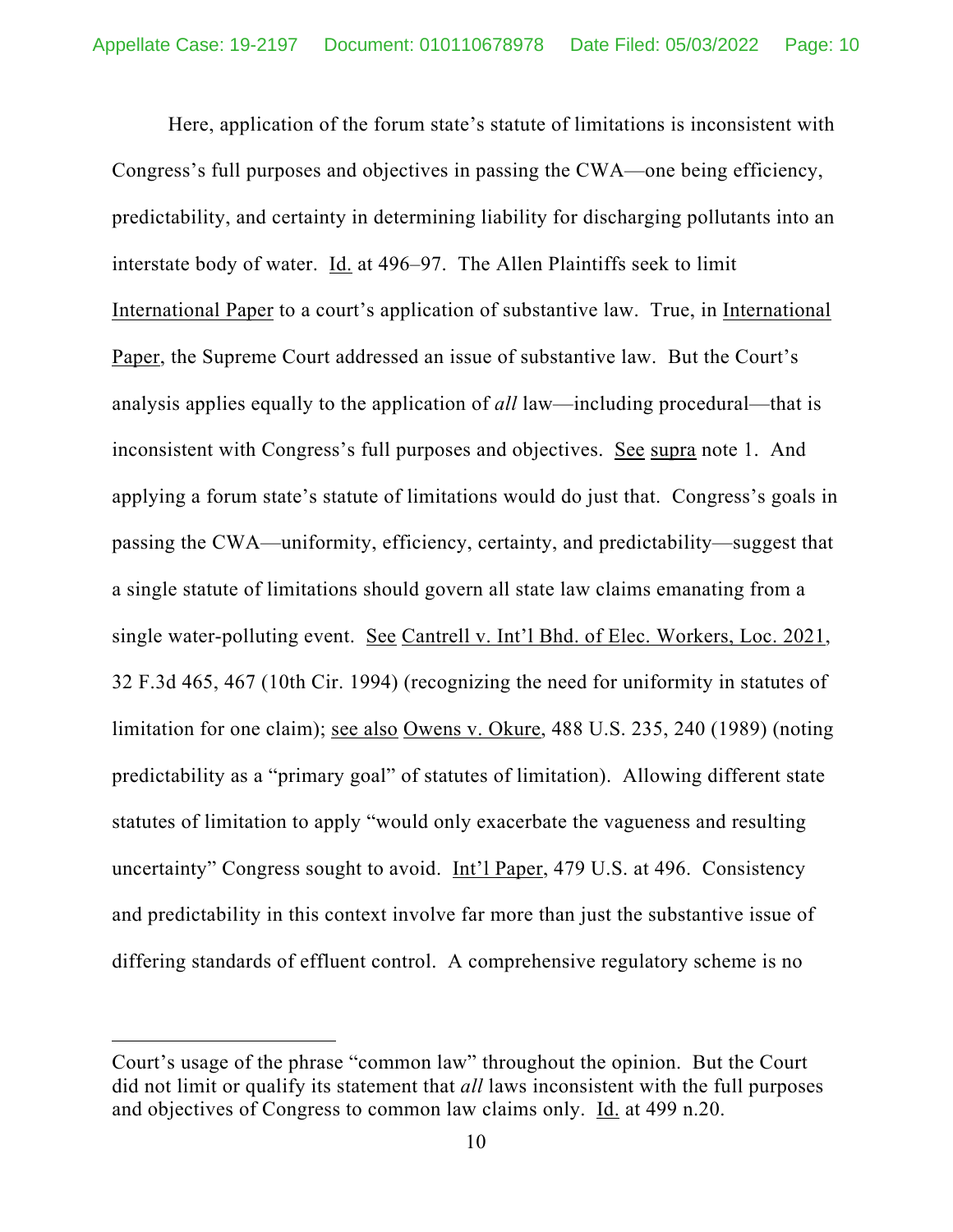longer comprehensive when a defendant to an action cannot predict how long it may be subject to suit.

The Allen Plaintiffs argue that statutes of limitation are merely procedural devices that cannot create or impose any legal liability. That may be so, but statutes of limitation "serve the important purpose of encouraging the prompt filing of claims and by doing so of enhancing the likelihood of accurate determinations and removing debilitating uncertainty about legal liabilities." Vergara v. City of Chicago, 939 F.3d 882, 887 (7th Cir. 2019) (quoting Shanoff v. Ill. Dep't of Hum. Servs., 258 F.3d 696, 703 (7th Cir. 2001)). Without a uniform statute of limitations, a defendant is exposed to lawsuits potentially indefinitely, which "would frustrate the carefully prescribed CWA regulatory system." Int'l Paper, 479 U.S. at 499 n.20. Such an approach contradicts the CWA's policy of consistency and predictability.2

<sup>&</sup>lt;sup>2</sup> The Allen Plaintiffs cite three cases from West Virginia they claim support their position that some courts have applied International Paper to preempt substantive law only. None accomplish that stated goal. The first case, Ashland Oil, Inc. v. Kaufman, 384 S.E.2d 173, 179–80 (W. Va. 1989), did not address the situation we address today. The Supreme Court of Appeals of West Virginia stated that whether the Clean Air Act regulated the emissions at issue in that case—thus preempting West Virginia's common law or statutes—was unknown at the time of the opinion. Id. It simply held that International Paper required applying the statutory or common law of the source state to an interstate pollution dispute when the Clean Air Act regulated the pollutants. Id. at 180. The court's statement that it would follow West Virginia's procedural law, id., is unremarkable when the court had not even determined whether the Clean Air Act applied or if the procedural law was inconsistent with Congress's full purposes and objectives. Next, the Allen Plaintiffs cited Arnoldt v. Ashland Oil, Inc., 412 S.E.2d 795 (W. Va. 1991), another Supreme Court of Appeals of West Virginia case. In that case, the court repeated its earlier holding that "the procedural law of West Virginia shall be followed when the issues [interstate pollution disputes] are being litigated in this State's courts." Id. at 800 (quoting Kaufman, 384 S.E.2d at 180). The court then said that because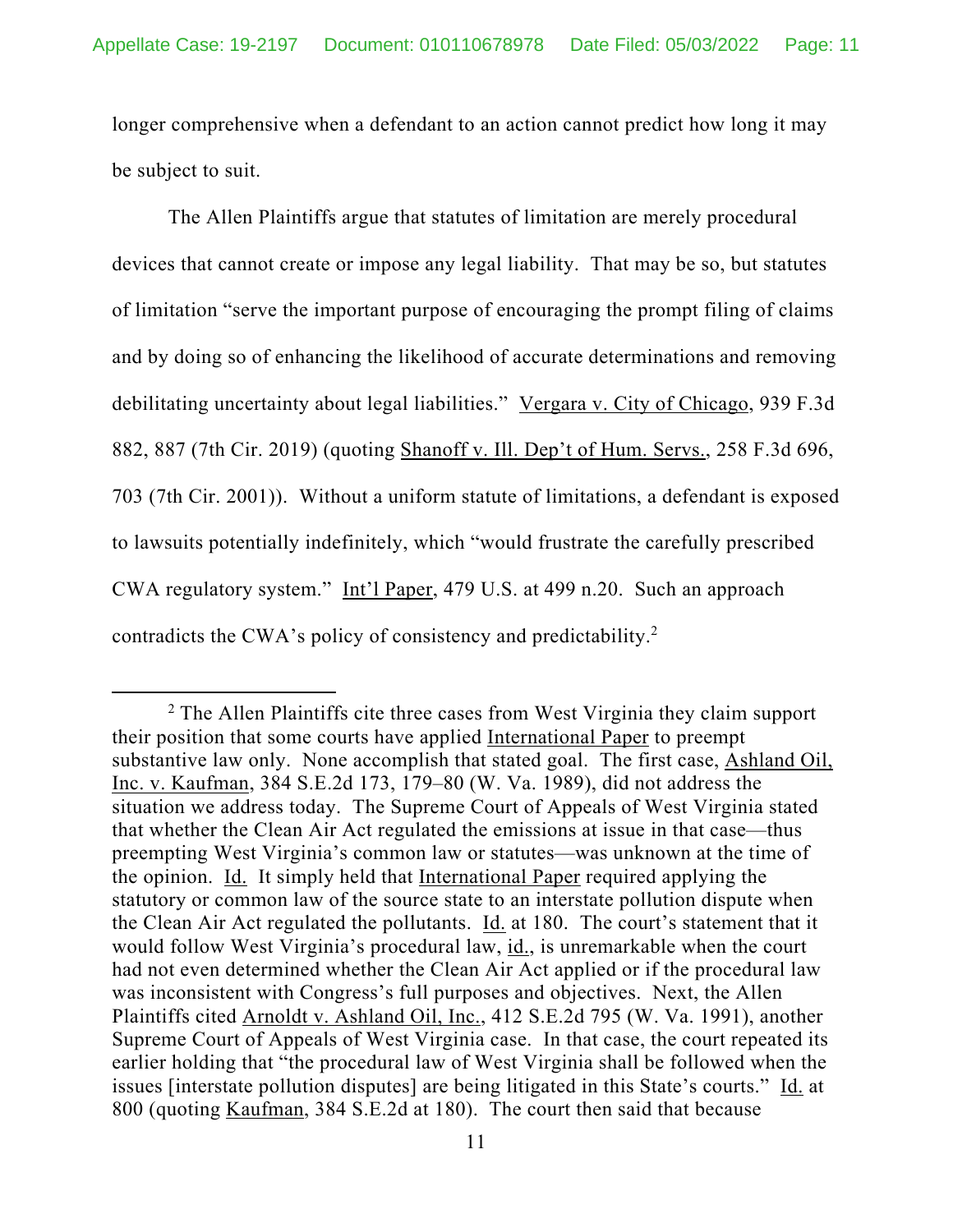Plaintiff's alternative argument, that we should apply the five-year federal "catch all" statute of limitation also fails. As a general proposition, a "federal court sitting in diversity applies state law for statute of limitations purposes." Burnham v. Humphrey Hosp. Reit Trust, Inc., 403 F.3d 709, 712 (10th Cir. 2005) (citing Guaranty Tr. Co. v. York, 326 U.S. 99, 109–10 (1945)). And nothing changes that general rule here. The cases the Allen Plaintiffs rely on for support involved citizen suits brought pursuant to the CWA—in other words, suits brought under federal law. See Pub. Int. Rsch. Grp. v. Powell Duffryn Terminals Inc., 913 F.2d 64, 69 (3d Cir. 1990) (involving nonprofit corporation plaintiffs filing a citizen suit under § 505 of the CWA); Sierra Club v. Chevron U.S.A., Inc., 834 F.2d 1517, 1520–21 (9th Cir. 1987) (same); Atlantic States Legal Found. v. Al Tech Specialty Steel Corp., 635 F. Supp. 284, 286–87 (N.D.N.Y. 1986) (same). Those cases applied the federal "catch all" statute of limitations to a federal claim—a situation different from the state law claims at issue.

awarding punitive damages is substantive, rather than procedural, it would apply the source state's law. Id. at 805. It also applied West Virginia evidentiary rules. Id. at 813–14. But nowhere did the court discuss whether any procedural law was inconsistent with Congress's full purposes and objectives. Finally, the Allen Plaintiffs cite Bocook v. Ashland Oil, Inc., 819 F. Supp. 530 (S.D. W. Va. 1993). Bocook did not discuss which procedural law governed. Rather, it said in a footnote that the parties agreed, and the court concurred, that in cases involving interstate pollution, the point source state's substantive law applies. Id. at 532 n.1. Again, we all agree on that proposition. These West Virginia cases do not analyze the situation before us—what state's statute of limitations applies when the procedural law is inconsistent with Congress's full purposes and objectives.